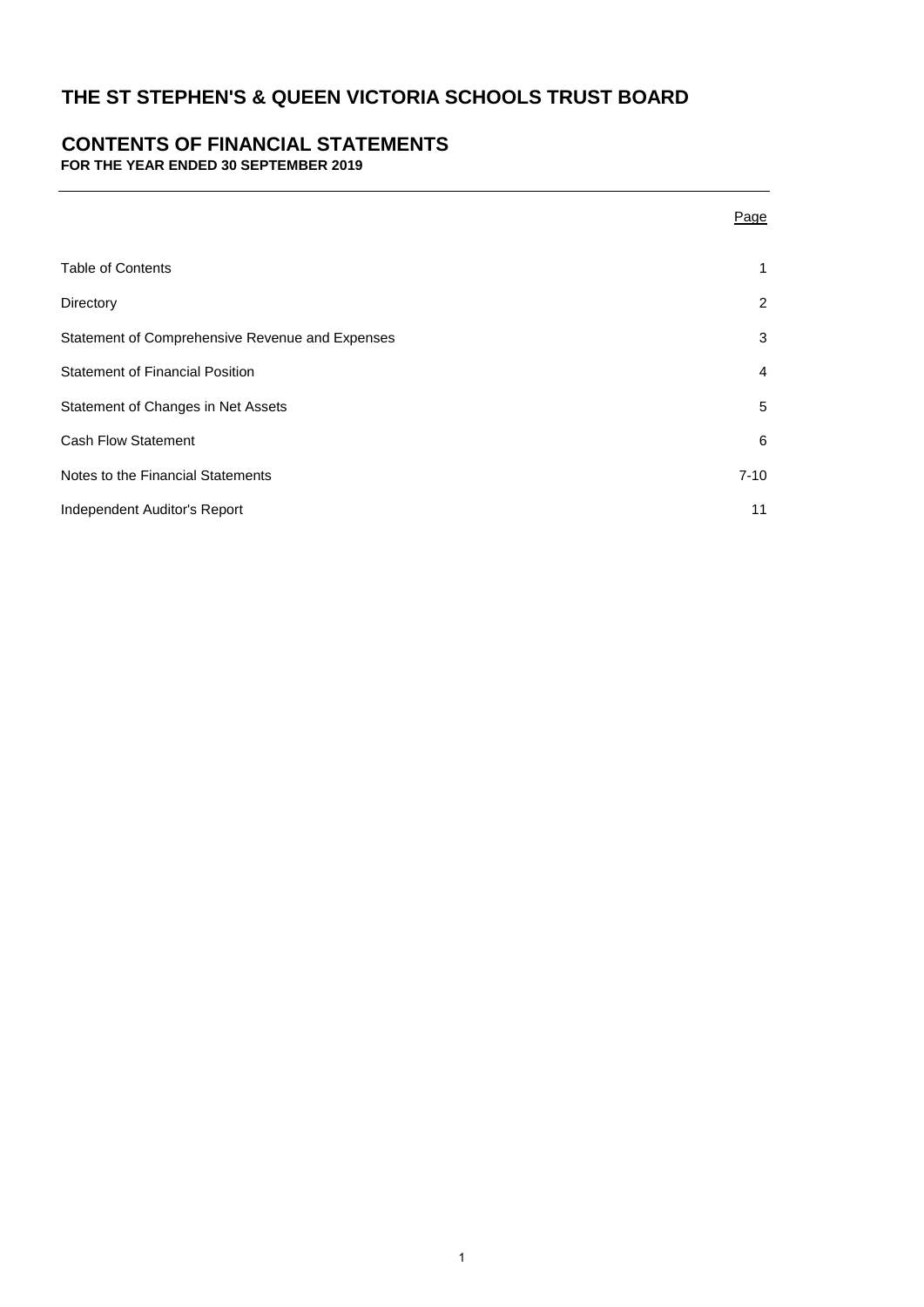# **DIRECTORY**

### **FOR THE YEAR ENDED 30 SEPTEMBER 2019**

| <b>BOARD OF TRUSTEES</b>                                  | B Te Paa (Chairperson)<br>K Pikaahu<br>K Evans<br>S Parata<br><b>K</b> Everitt<br>A Naera<br>T Potaka |
|-----------------------------------------------------------|-------------------------------------------------------------------------------------------------------|
| <b>REGISTERED OFFICE</b>                                  | Level 4<br>123 Carlton Gore Road<br>Newmarket<br>Auckland                                             |
| <b>NATURE OF BUSINESS</b>                                 | Investment and Education                                                                              |
| <b>CHARITIES COMMISSION</b><br><b>REGISTRATION NUMBER</b> | CC10860                                                                                               |
| INDEPENDENT AUDITOR                                       | KPMG<br>18 Viaduct Harbour Avenue                                                                     |

Auckland

2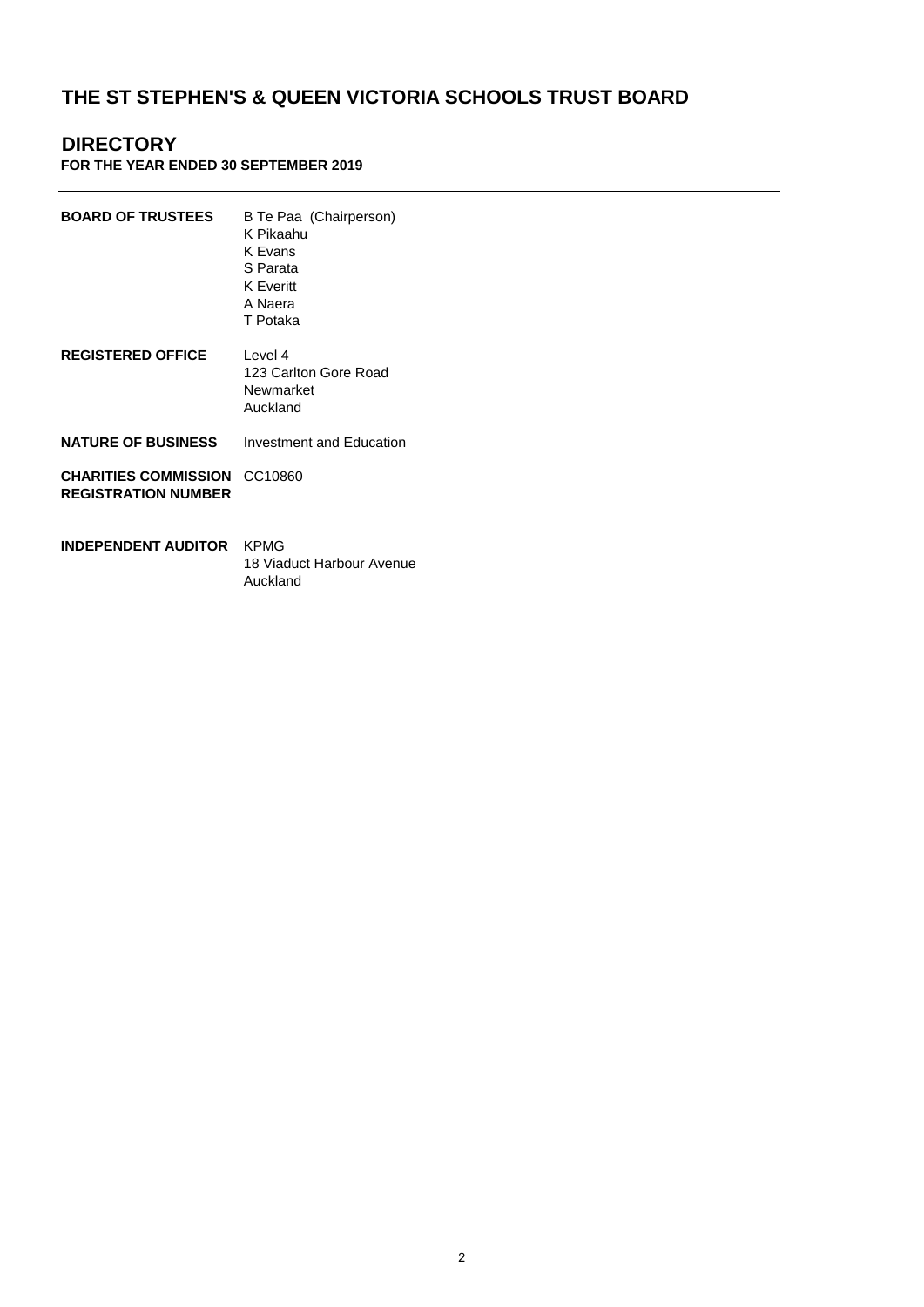# **STATEMENT OF COMPREHENSIVE REVENUE AND EXPENSES**

**FOR THE YEAR ENDED 30 SEPTEMBER 2019**

|                                                       | <b>Notes</b> | 2019<br>\$ | 2018<br>\$ |
|-------------------------------------------------------|--------------|------------|------------|
| Revenue                                               |              |            |            |
| <b>Rental Revenue</b>                                 |              | 673,423    | 748,283    |
| Interest and Dividend Revenue                         |              | 1,421,011  | 1,236,469  |
| Realised Gain on Sale of Investment Property          |              |            | 853,203    |
| Realised Gain on Sale of Investments                  |              | 180,950    |            |
| Unrealised Gain on Revaluation of Investment Property | 3            | 1,820,000  | 3,300,000  |
| <b>Total Operating Revenue</b>                        |              | 4,095,384  | 6,137,955  |
| <b>Expenses</b>                                       |              |            |            |
| <b>Property Expenses</b>                              |              | (375, 127) | (385, 281) |
| Management Expenses                                   |              | (191, 407) | (230, 682) |
| <b>Administration Expenses</b>                        |              | (115, 870) | (46, 656)  |
| <b>Total Expenses</b>                                 |              | (682, 404) | (662, 619) |
|                                                       |              |            |            |
| <b>Total Surplus for the year</b>                     |              | 3,412,980  | 5,475,336  |
| Net Change in Fair Value of Investments               |              | 1,212,993  | 1,558,735  |
| Other Comprehensive Revenue and Expense               |              | 1,212,993  | 1,558,735  |
| for the year                                          |              |            |            |
| Total Comprehensive Revenue and Expense for the year  |              | 4,625,973  | 7,034,071  |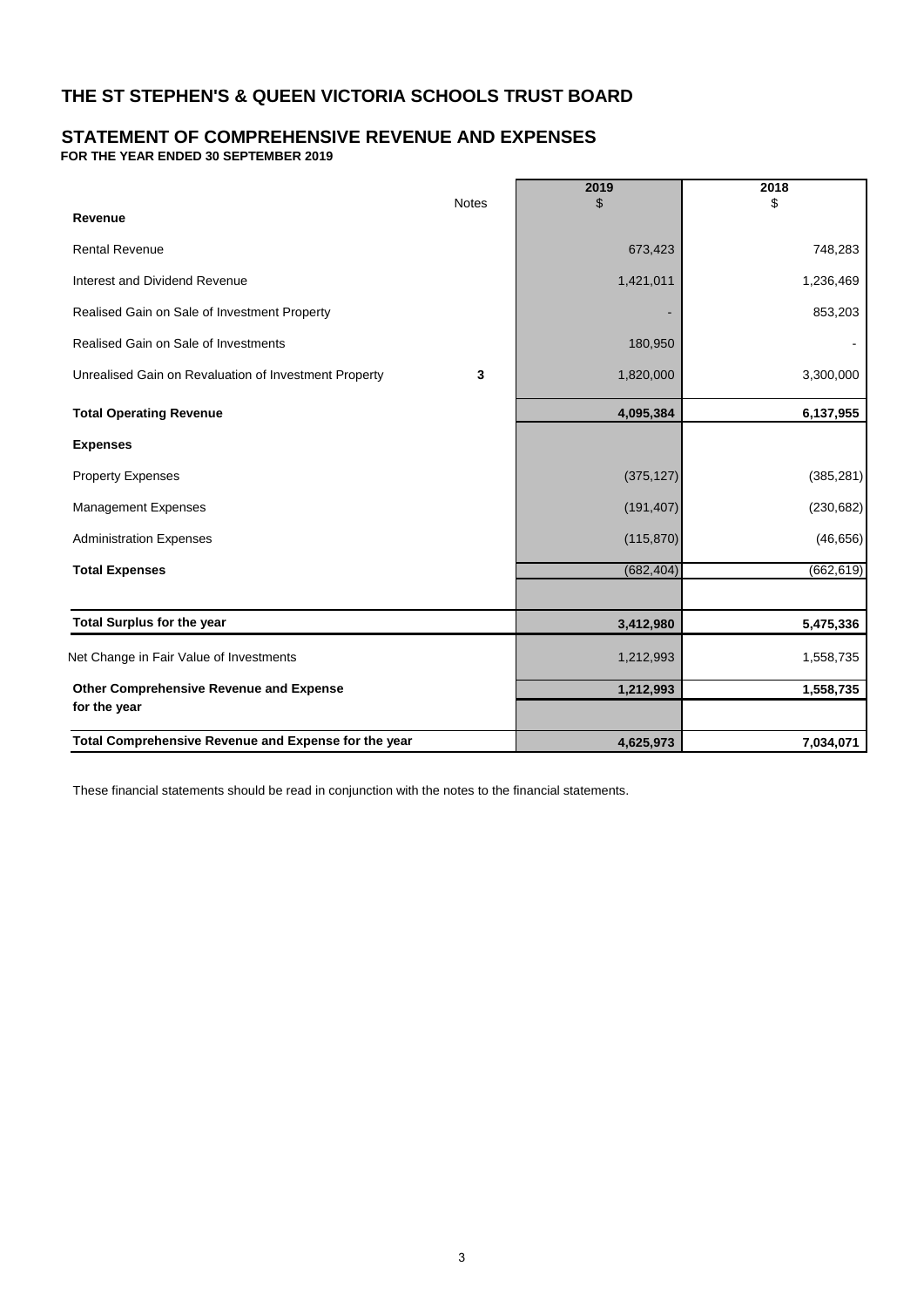## **STATEMENT OF FINANCIAL POSITION**

**FOR THE YEAR ENDED 30 SEPTEMBER 2019**

|                                           |              | 2019                     | 2018                     |
|-------------------------------------------|--------------|--------------------------|--------------------------|
|                                           | <b>Notes</b> | $\mathfrak{L}$           | \$                       |
| <b>Current Assets</b>                     |              |                          |                          |
| Cash and Cash Equivalents                 |              | 338,493                  | 280,507                  |
| <b>Trade and Other Receivables</b>        |              | 33,734                   | 34,151                   |
| <b>Total Current Assets</b>               |              | 372,227                  | 314,658                  |
|                                           |              |                          |                          |
| <b>Non Current Assets</b>                 |              |                          |                          |
| Investments<br><b>Investment Property</b> | 4<br>3       | 35,446,882<br>47,650,000 | 32,845,593<br>45,830,000 |
|                                           |              |                          |                          |
| <b>Total Non Current Assets</b>           |              | 83,096,882               | 78,675,593               |
|                                           |              |                          |                          |
| <b>Total Assets</b>                       |              | 83,469,109               | 78,990,251               |
|                                           |              |                          |                          |
| <b>Current Liabilities</b>                |              |                          |                          |
| Trade and Other Payables                  |              | 108,626                  | 64,807                   |
| <b>Total Liabilities</b>                  |              | 108,626                  | 64,807                   |
|                                           |              |                          |                          |
| <b>Total Net Assets</b>                   |              | 83,360,483               | 78,925,444               |
|                                           |              |                          |                          |
|                                           |              |                          |                          |
| <b>Trust Equity</b>                       |              |                          |                          |
| <b>Trust Capital</b>                      |              | 15,417,206               | 15,417,206               |
| Reserves<br><b>Retained Earnings</b>      |              | 5,098,452<br>62,844,825  | 3,885,454<br>59,622,784  |
|                                           |              |                          |                          |
| <b>Total Trust Equity</b>                 |              | 83,360,483               | 78,925,444               |

For and on behalf of the Board of Trustees who authorised the issue of these financial statements on

**Chairperson**

**\_\_\_\_\_\_\_\_\_\_\_\_\_\_\_\_\_\_\_\_\_\_\_\_\_\_\_\_\_\_**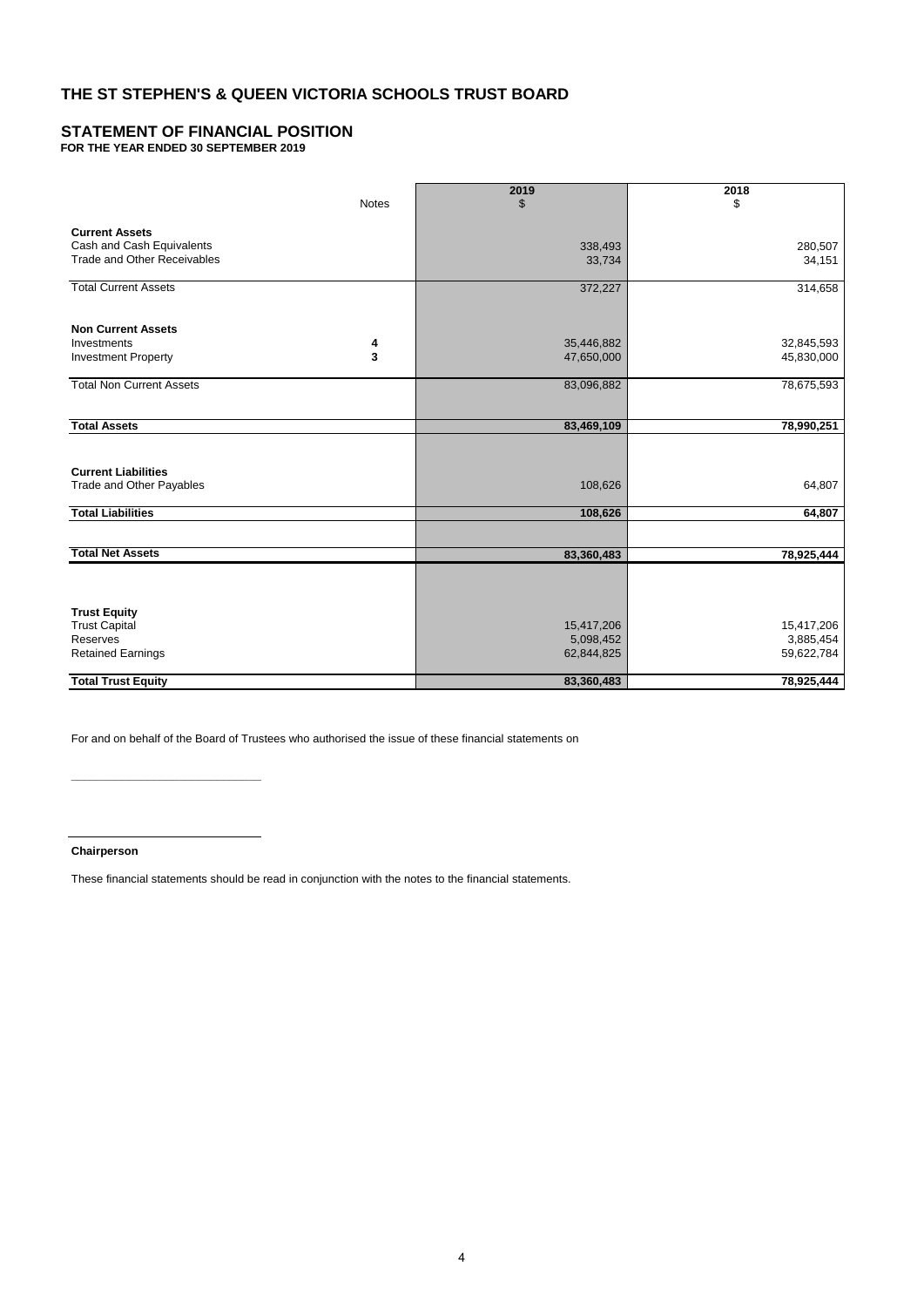#### **STATEMENT OF CHANGES IN NET ASSETS FOR THE YEAR ENDED 30 SEPTEMBER 2019**

|                                         | <b>Trust</b><br><b>Capital</b> | <b>Investments</b><br><b>Revaluation</b><br><b>Reserve</b> | <b>Retained</b><br><b>Earnings</b><br>ъ | <b>Total</b><br><b>Equity</b> |
|-----------------------------------------|--------------------------------|------------------------------------------------------------|-----------------------------------------|-------------------------------|
| Equity at 1 October 2017                | 15,417,206                     | 2,326,724                                                  | 54,318,982                              | 72,062,912                    |
| Surplus for the year                    |                                |                                                            | 5,475,336                               | 5,475,336                     |
| Other Comprehensive Revenue and Expense |                                | 1,558,735                                                  | $\,$                                    | 1,558,735                     |
| <b>Less Distributions</b>               | -                              |                                                            | (171, 539)                              | (171, 539)                    |
| Equity at 30 September 2018             | 15,417,206                     | 3,885,459                                                  | 59,622,779                              | 78,925,444                    |

| Equity at 1 October 2018                | 15,417,206 | 3,885,459                | 59,622,779               | 78,925,444 |
|-----------------------------------------|------------|--------------------------|--------------------------|------------|
| Surplus for the year                    |            | $\overline{\phantom{a}}$ | 3,412,980                | 3,412,980  |
| Other Comprehensive Revenue and Expense |            | 1,212,993                | $\overline{\phantom{a}}$ | 1,212,993  |
| <b>Less Distributions</b>               | -          | $\overline{\phantom{a}}$ | (190, 934)               | (190, 934) |
| Equity at 30 September 2019             | 15,417,206 | 5,098,452                | 62.844.825               | 83,360,483 |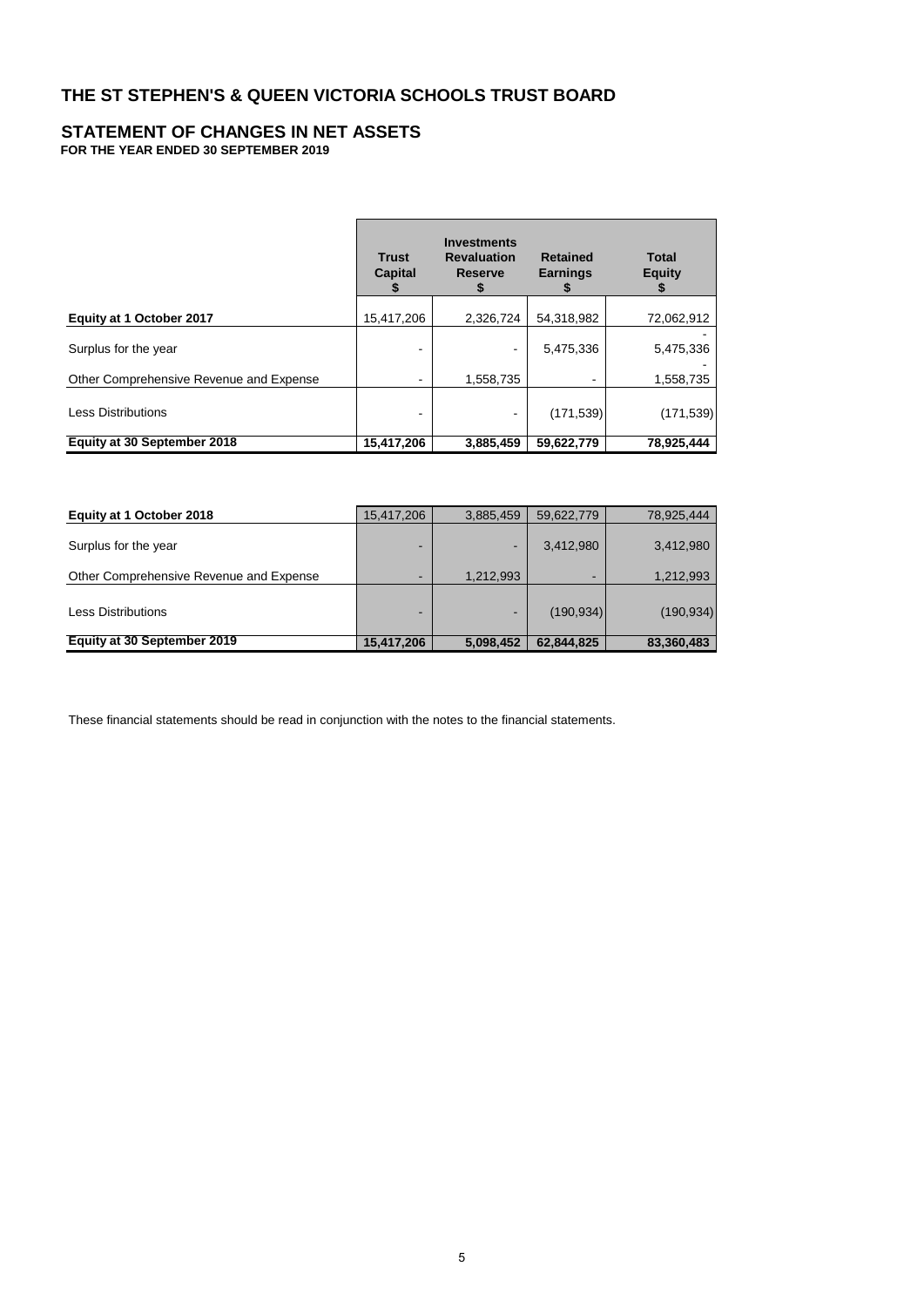### **CASH FLOW STATEMENT**

**FOR THE YEAR ENDED 30 SEPTEMBER 2019**

|                                                                                  | 2019                 | 2018                 |
|----------------------------------------------------------------------------------|----------------------|----------------------|
|                                                                                  | \$                   | \$                   |
| <b>Cash Flows From Operating Activities:</b>                                     |                      |                      |
| Cash was provided from:                                                          |                      |                      |
| <b>Receipts from Tenants</b>                                                     | 675,445              | 751,435              |
| <b>Interest Received</b>                                                         | 5,051                | 8,193                |
|                                                                                  | 680,496              | 759,628              |
| Cash was disbursed to:                                                           |                      |                      |
| Payments to Suppliers and Activities<br>Net Cash Flows from Operating Activities | (640, 190)<br>40,306 | (694, 565)<br>65,063 |
|                                                                                  |                      |                      |
| <b>Cash Flows From Investing Activities:</b>                                     |                      |                      |
| Cash was provided from:                                                          |                      |                      |
| Sale of Investment Property                                                      |                      | 3,193,203            |
| Sale of Investments                                                              | 206,800              |                      |
| <b>Dividend Received</b>                                                         | 1,814                | 33,496               |
|                                                                                  | 208,614              | 3,226,699            |
| Cash was applied to:                                                             |                      |                      |
| Purchase of Investments                                                          |                      | (3,600,000)          |
| Net Cash used in Investing Activities                                            | 208,614              | (373, 301)           |
| <b>Cash Flows From Financing Activities:</b>                                     |                      |                      |
| Cash was applied to:                                                             |                      |                      |
| <b>Distributions</b>                                                             | (190, 934)           | (171, 539)           |
| Cash used in Financing Activities                                                | (190, 934)           | (171,539)            |
| Net Increase / (Decrease) in Cash Held                                           | 57,986               | (479, 777)           |
| Add Cash at the beginning of the financial year                                  | 280,507              | 760,284              |
| Cash at the end of the financial year                                            | 338,493              | 280,507              |
|                                                                                  |                      |                      |
| Represented by:                                                                  |                      |                      |
| Cash                                                                             | 338,493              | 280,507              |
| <b>Short Term Deposits</b>                                                       |                      |                      |

**Total Cash and Cash Equivalents** 338,493 280,507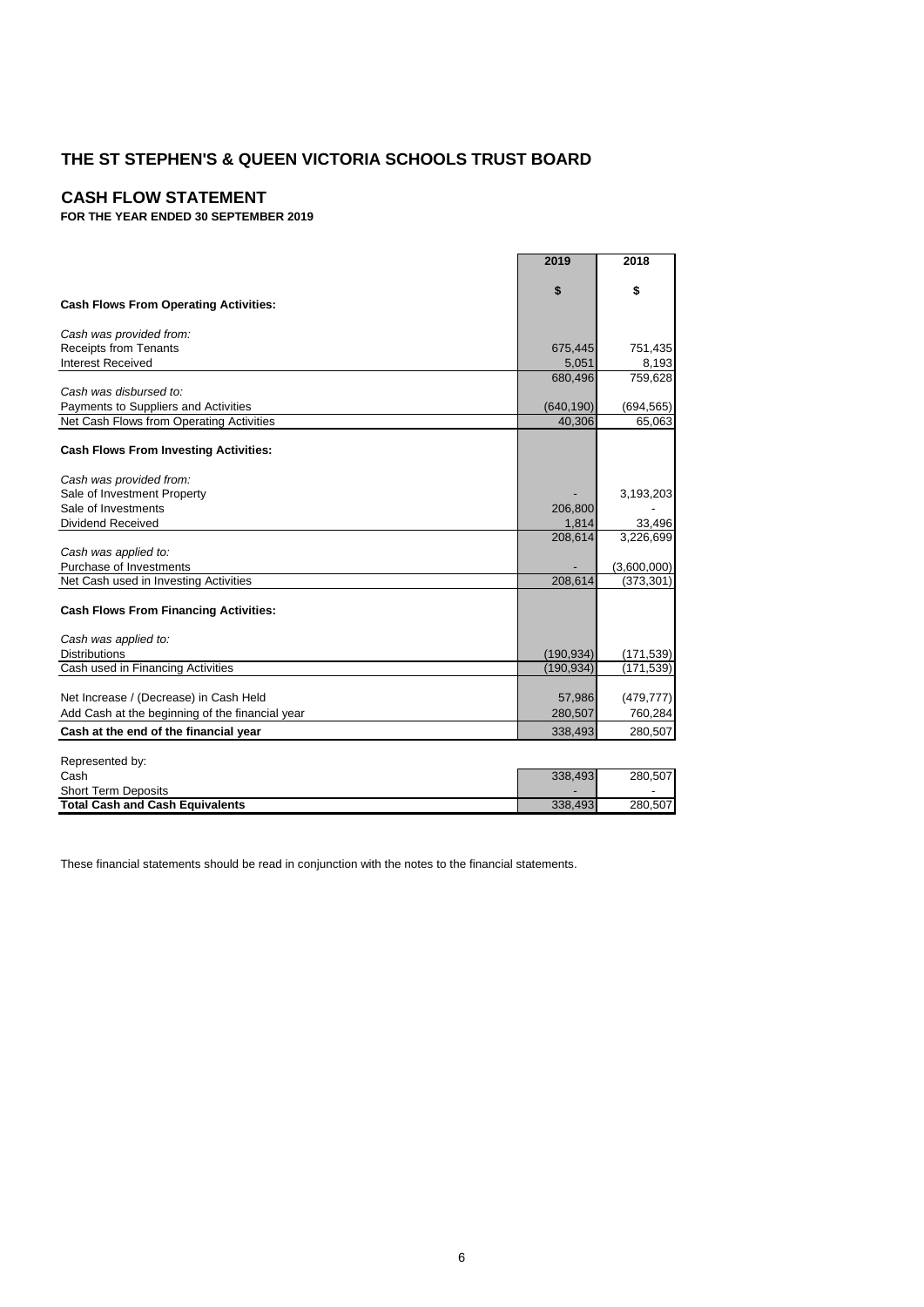# **NOTES TO THE FINANCIAL STATEMENTS**

**FOR THE YEAR ENDED 30 SEPTEMBER 2019**

### **1. Overview**

#### **Reporting Entity**

The financial statements are in respect of the St Stephen's and Queen Victoria Schools Trust Board ('The Trust'). The Trust is a charitable trust registered under the Charitable Trusts Act 1957. The Trust is domiciled in New Zealand and was registered as a Charitable Entity under the Charities Act 2005 on 16 August 2007.

The charitable purpose of the Trust is the advancement and propagation of education for children in New Zealand, principally for girls and boys of New Zealand Maori descent but including peoples of all races and denominations.

These financial statements have been approved and were authorised for issue by the Board of Trustees on 09/12/2019.

#### **Statement of Compliance**

These financial statements have been prepared in accordance with NZ GAAP. They comply with the Public Benefit Entity International Public Sector Accounting Standards ("PBE IPSAS") and other applicable financial reporting standards as appropriate that have been authorised by use by the External Reporting Board. For purposes of complying with NZ GAAP, the Trust is a public benefit not-for-profit entity and is eligible to apply Tier 2 Not-for-Profit PBE IPSAS on the basis that it does not have public accountability and it is not defined as large.

The Board of Trustees has elected to report in accordance with Tier 2 Not-For-Profit PBE Accounting Standards and in doing so has taken advantage of all applicable Reduced Disclosure Regime ("RDR") disclosure concessions.

### **2. Accounting Policies**

The significant accounting policies used in the preparation of these financial statements as set out below have been prepared in these financial statements. There has been no changes in accounting policies during the year.

2.1 Basis of measurement

These financial statements have been prepared on the basis of historical cost, as modified by the fair value measurement of investment properties and investments which are measured at fair value.

2.2 Functional and presentational currency

These financial statements are presented in New Zealand dollars (\$), which is the Trust's functional currency.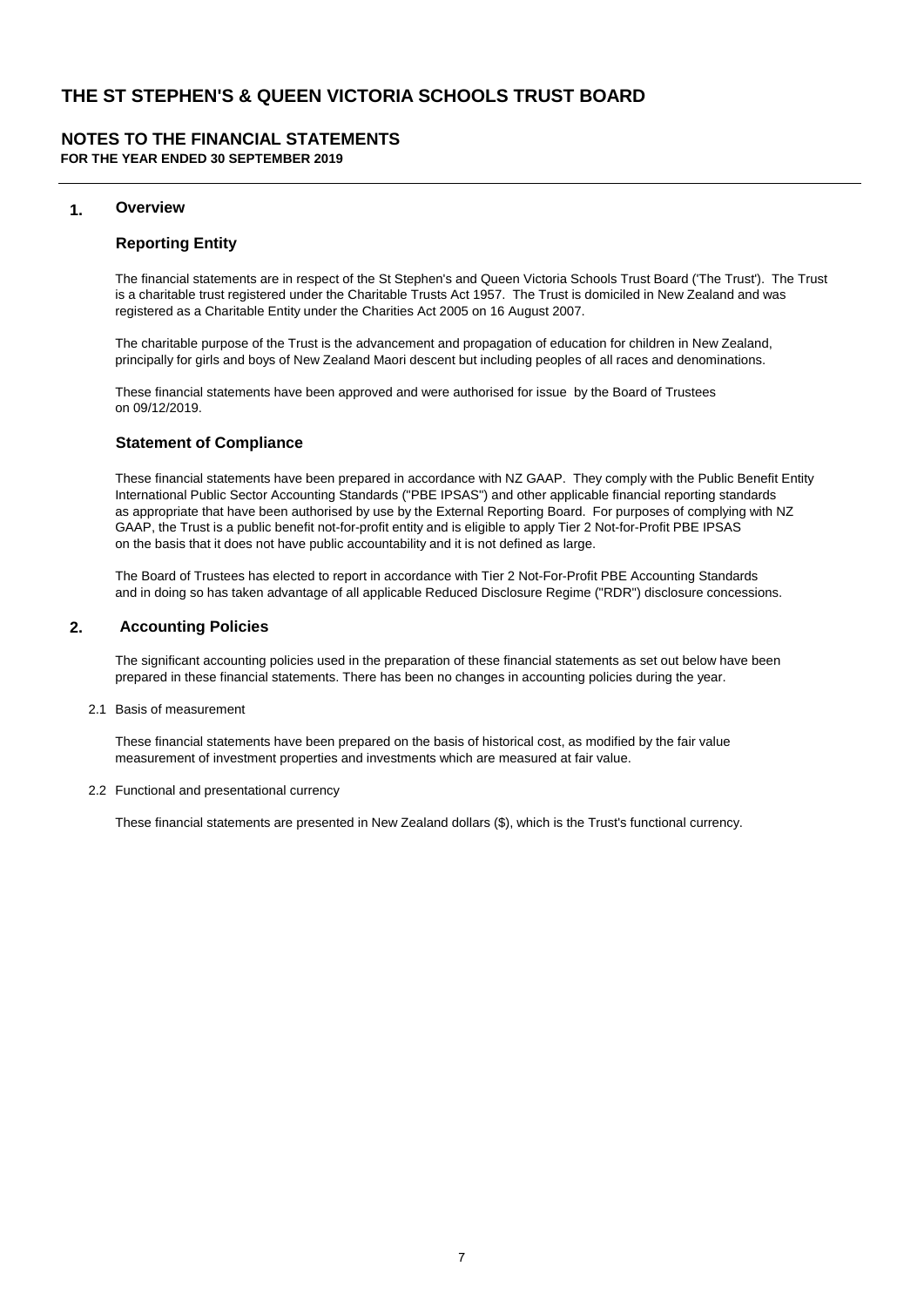#### **NOTES TO THE FINANCIAL STATEMENTS FOR THE YEAR ENDED 30 SEPTEMBER 2019**

#### 2.3 Revenue

Revenue is recognised to the extent that it is probable that the economic benefit will flow to the Trust and revenue can be reliably measured. Revenue is measured at the fair value of the consideration received. The following specific recognition criteria must be met before revenue is recognised

#### Rental income

Rental income is recognised in the surplus or deficit on a straight line basis over the term of the lease.

#### Interest Income

 Interest income is accrued on a timely basis by reference to the principal outstanding and at the effective interest rate rate applicable, which is the rate that exactly discounts estimated future cash receipts through the expected life of the financial asset to the asset's carrying amount.

 Distribution income from equity investments is recognised when the Trust's right to receive payment has been established.

#### Bequests and Legacies

 Bequest income is only recognised when cash is received or donated assets come under the control of the Trust and can be reliably measured. The Trustees have adopted this policy on the basis that until cash is received or donated assets come under control of the Trust, the bequest can be contested by other estate claimants i.e. the economic benefits to the Trust are not probable and income should not be recognised.

#### 2.4 Cash and Cash Equivalents

Cash and cash equivalents comprise cash in hand, cash in banks and investments which mature within 90 days. Bank overdrafts if any, are shown within current liabilities in the Statement of Financial Position.

2.5 Goods and Services Tax

All items in the Statement of Financial Position are stated exclusive of GST, with the exception off receivables and payables, which include GST. All items in the Statement of Comprehensive Revenue and Expenses are stated exclusive of GST. Non-recoverable GST is reported as an operating expense.

#### 2.6 Income Tax

The St Stephen's and Queen Victoria Schools Trust Board is exempt from income tax as it is a registered charity.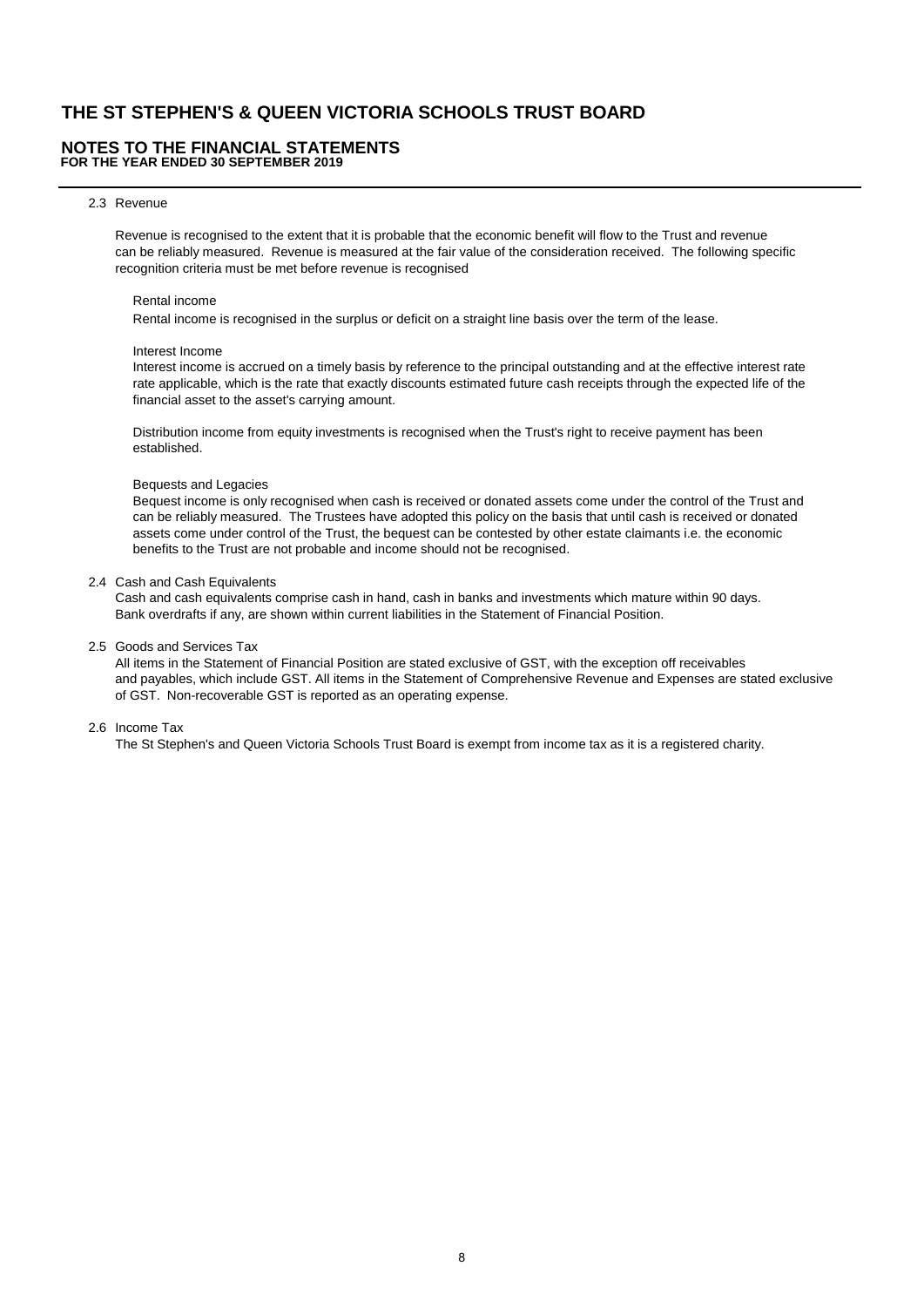### **NOTES TO THE FINANCIAL STATEMENTS**

**FOR THE YEAR ENDED 30 SEPTEMBER 2019**

### **3. INVESTMENT PROPERTY**

Initially investment properties and properties held for sale are measured at cost including transaction costs. Subsequent to initial recognition investment properties and properties held for sale are stated at fair value. Gains and losses arising from changes in the fair values of investment properties and properties held for sale are included in the surplus or deficit the year in which they arise.

External, independent valuers, having appropriate recognised professional qualifications and recent experience in the location and category of property being valued, value the Trust's investment property portfolio every 12 months. The fair values are based on market values, being the estimated amount for which a property could be exchanged on the date of the valuation between a willing buyer and a willing seller in an arms length transaction after proper marketing wherein the parties had each acted knowledgeably, prudently and without compulsion.

Investment properties and properties held for sale are derecognised when they have either been disposed of or when the investment property and property held for sale is permanently withdrawn from use and no future benefit is expected from its disposal. Any gains or losses on the derecognition of an investment property or property held for sale are recognised in the surplus or deficit in the year of derecognition.

The following schedule discloses the revaluations of the Investment Properties as at 30 September 2019 and the additions and disposals during the year.

|                      | 2018       | <b>Revaluations</b> | <b>Disposals</b>         | 2019       |
|----------------------|------------|---------------------|--------------------------|------------|
|                      |            |                     |                          |            |
| Freehold Commercial  | 43.100.000 | 1.200.000           | -                        | 44.300.000 |
| Freehold Residential | 2.730.000  | 620,000             | $\overline{\phantom{a}}$ | 3.350.000  |
|                      | 45.830.000 | 1.820.000           | -                        | 47.650.000 |

All investment properties are stated at fair value as at 30 September 2019 as determined by independent registered valuing firm Savills. The valuation has been carried out in accordance with the appropriate Property Institute of New Zealand Professional Practice Standards and PBE IPSAS 16 - Investment Property.